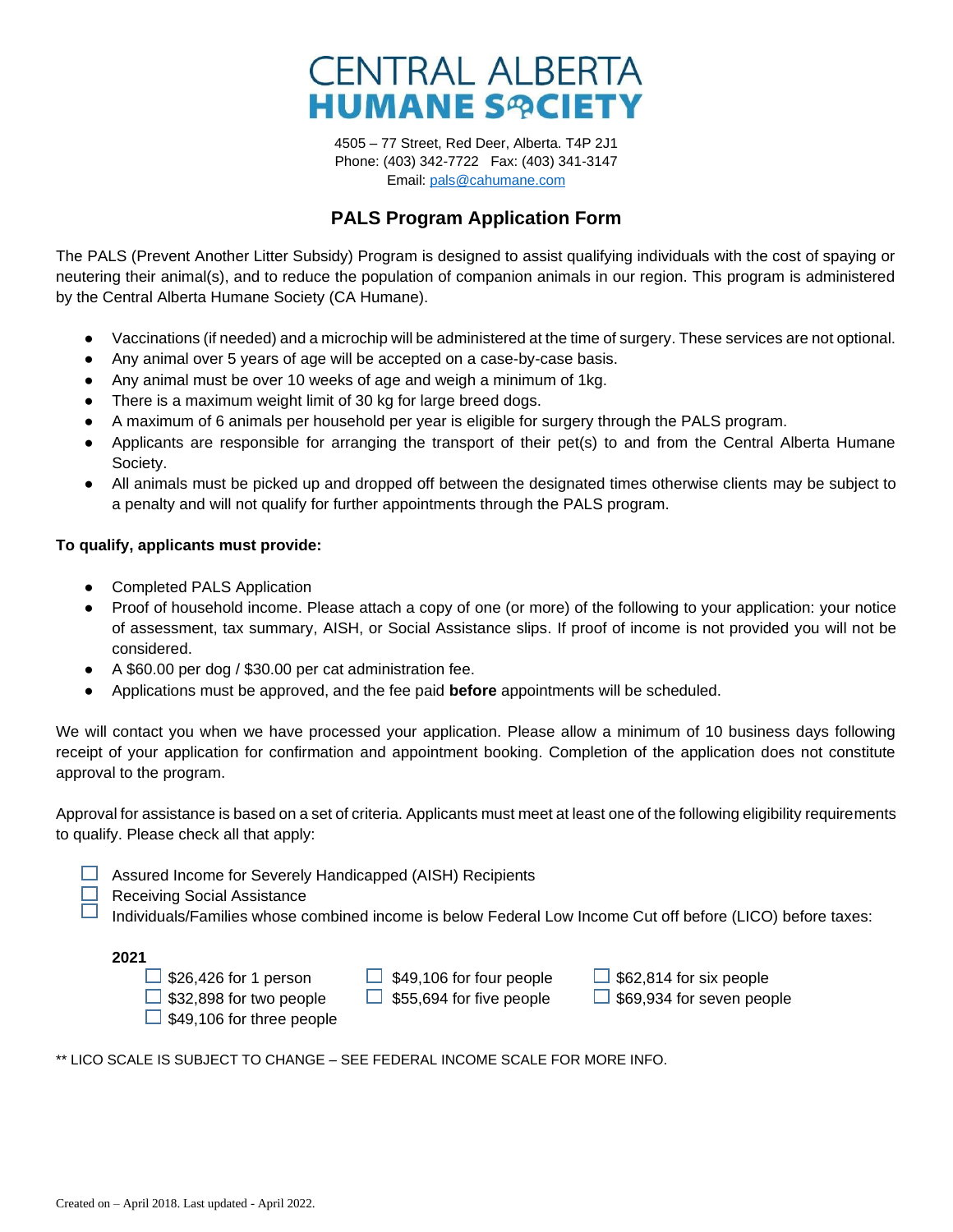## **Owner Information**

| Home Phone: __________________________Cell Phone: ______________________________ | Work Phone: _______________ |
|----------------------------------------------------------------------------------|-----------------------------|
|                                                                                  |                             |
|                                                                                  |                             |

I certify that the above named animals are owned by me personally, and all of the above information is correct and up to date. I understand that an application fee of \$30.00-\$60.00 per animal is due with my application. Should my application be rejected by CA Humane, my fee will be returned to me. If I do not make my scheduled appointment, my fee will not be refunded. Rescheduling may be considered on a case by case basis.

I understand that by submitting an application into this program my personal information will be shared with and stored by the microchip company and CA Humane.

I further confirm that I am prepared to care for my animal(s) during the post-operative period, and am responsible for ensuring that my animal is/are picked up. If I do not collect my animal(s) by the designated pick-up time, or make other written arrangements with CA Humane prior to or at the time of drop off, then my animal(s) will be considered abandoned and will become the property of CA Humane.

| Signature of Applicant                                           | Date                           |
|------------------------------------------------------------------|--------------------------------|
| <b>OFFICE USE ONLY</b><br>Person ID # __________________________ | Approved? Yes $\Box$ No $\Box$ |
| <b>Payment Received on: Example 2018</b>                         |                                |
| Notes:                                                           |                                |
|                                                                  |                                |
|                                                                  |                                |